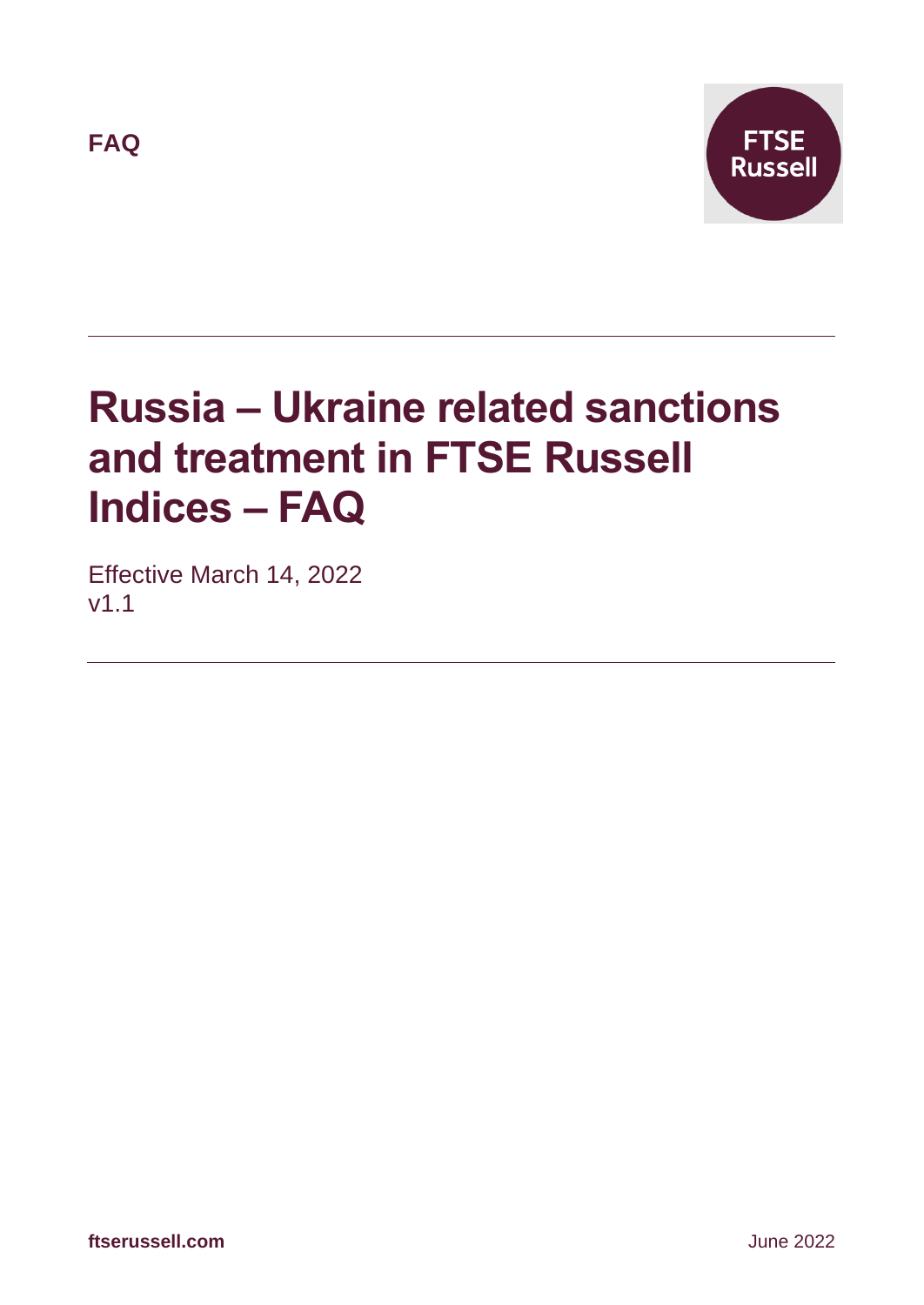

### **Contents**

| 1.0  | Why were Russian companies removed from FTSE Russell Equity                                                                                                                                                                                                                                     |
|------|-------------------------------------------------------------------------------------------------------------------------------------------------------------------------------------------------------------------------------------------------------------------------------------------------|
| 2.0  | What was the weight of Russia within the FTSE Emerging All Cap Index<br>prior to deletion, and how does that compare with its weight                                                                                                                                                            |
| 3.0  | Which companies were impacted by the 02 March 2022 announcement                                                                                                                                                                                                                                 |
| 4.0  | At what price were the impacted companies removed? 4                                                                                                                                                                                                                                            |
| 5.0  | Will FTSE Russell remove constituents which do not have a nationality<br>assignment of Russia, but do have links to Russia (e.g. economic<br>exposure or major shareholders) assuming that they are not                                                                                         |
| 6.0  | Why are FTSE Russell deleting, UK assigned, Evraz, Plc., Polymetal<br>International Plc., Petropavlovsk Plc., and Raven Property Group Plc.,<br>from all FTSE Russell indices, if only constituents with a nationality<br>assignment of Russia, or are subject to sanctions, are within scope?5 |
| 7.0  | When might Russian equities be eligible to re-join FTSE Russell                                                                                                                                                                                                                                 |
| 8.0  | Will FTSE Russell continue to track the performance of Russian equities                                                                                                                                                                                                                         |
| 9.0  | Does the FTSE Russia Unclassified Index reflect the imposition of USA,                                                                                                                                                                                                                          |
| 10.0 | Why did FTSE Russell remove Russian Government Bonds and Bonds<br><b>Issued by Russian Entities from its Fixed Income Indices? 6</b>                                                                                                                                                            |
|      | 11.0 Which bonds were impacted by the 04 March 2022 announcement and                                                                                                                                                                                                                            |
|      | 12.0 At what price were the impacted bonds removed?  6                                                                                                                                                                                                                                          |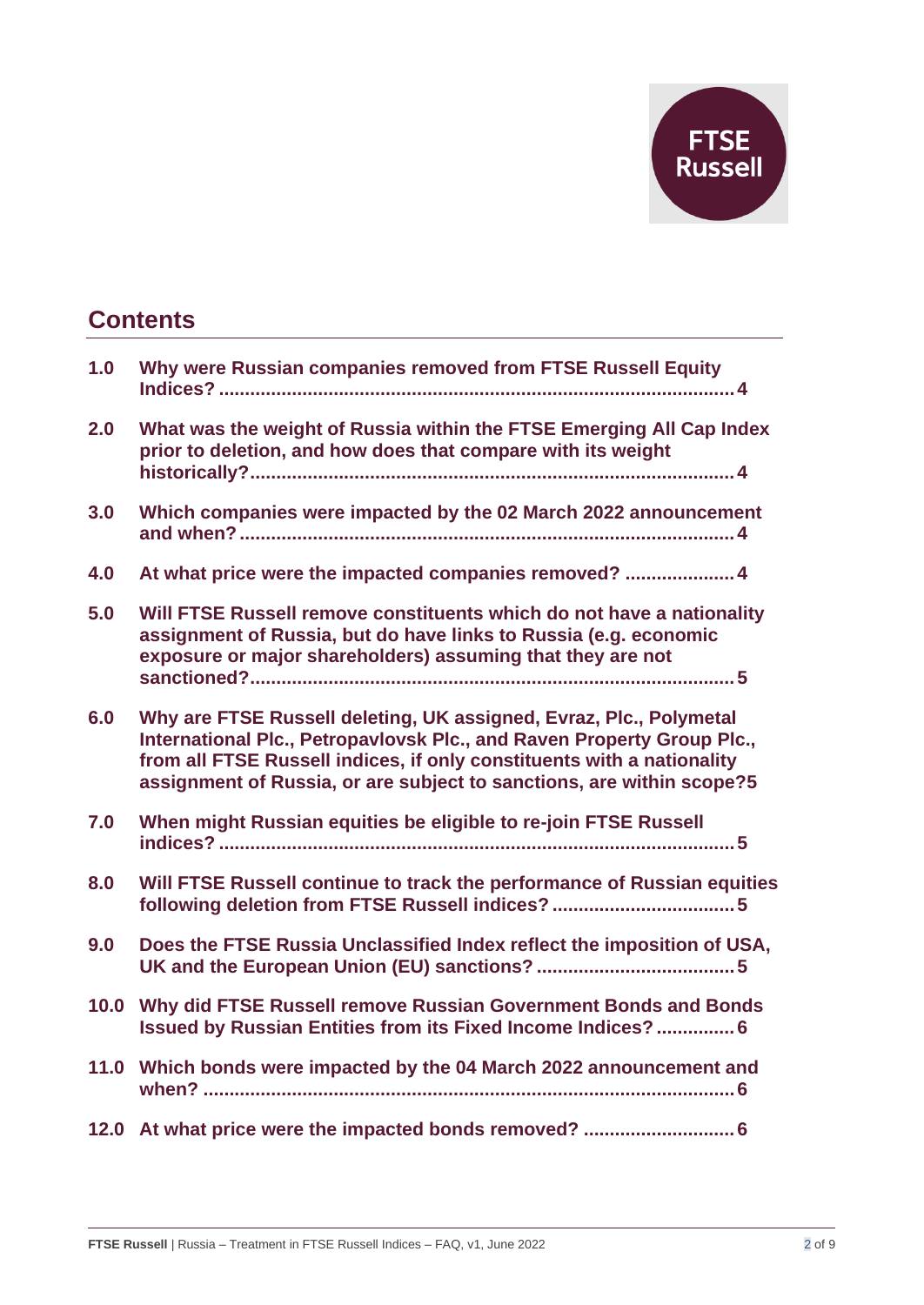

| 13.0 Why is FTSE Russell removing bonds issued by non-government           |
|----------------------------------------------------------------------------|
| 14.0 What is the exposure in FTSE Fixed Income Indices to Russian bonds?   |
| 15.0 What is the exposure in FTSE Fixed Income Indices to Ukraine and      |
| 16.0 When might Russian bonds be eligible to re-join FTSE Russell indices? |
| 17.0 What is the treatment of Russian securities in the FTSE Russell       |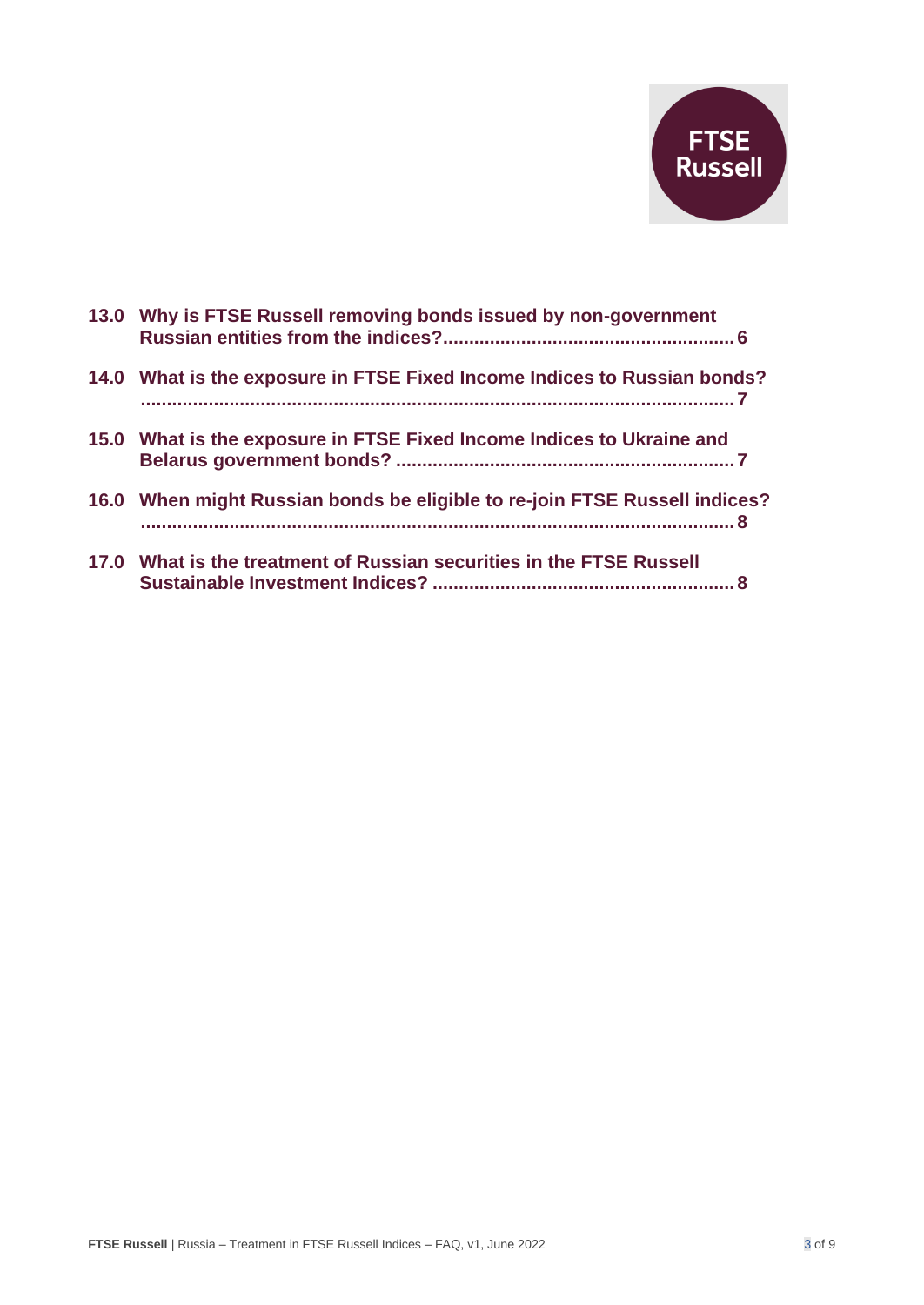## **FAQ**

#### **1.0 Why were Russian companies removed from FTSE Russell Equity Indices?**

Following consideration by the FTSE Russell Index Governance Board of the feedback received from the independent advisory committees, other market participants and given the current market conditions, FTSE Russell announced the removal of Russian companies from its Equity Indices in accordance with Rule 2.1 of the FTSE Russell Index Policy 'In the Event Clients are Unable to Trade a Market'.

The announcement detailing the removal of Russian companies can be found using the following link:

02 March 2022 [Announcement.](https://research.ftserussell.com/products/index-notices/home/getnotice/?id=2603553)

#### **2.0 What was the weight of Russia within the FTSE Emerging All Cap Index prior to deletion, and how does that compare with its weight historically?**

As of the close 04 March 2022, Russia had a weight of 1.4% within the FTSE Emerging All Cap Index. The eleven markets larger than Russia within the FTSE Emerging All Cap Index are detailed below:

| Country | China | Taiwan I | India I | Brazil  | Saudi  | South I | Thailand | Mexico | Malavsia | Indonesia | UAE |
|---------|-------|----------|---------|---------|--------|---------|----------|--------|----------|-----------|-----|
|         |       |          |         |         | Arabia | Africa  |          |        |          |           |     |
| Weight  | 32.5% | 20.1%    | 15%     | $6.4\%$ | 4.4%   | 4.4%    | $2.9\%$  | 2.4%   | 2.1%     | $.8\%$    | .5% |

| Date               | 01 February 2022 | 01 March 2021 | 01 March 2017 | 01 March 2012 |
|--------------------|------------------|---------------|---------------|---------------|
| Historic Weight of | 2.9%             | 2.7%          | 4.4%          | 6.2%          |
| Russia             |                  |               |               |               |

#### **3.0 Which companies were impacted by the 02 March 2022 announcement and when?**

All companies included within FTSE Russell equity indices which traded on the Moscow Exchange (MOEX) were removed from the indices for the open on Monday 07 March 2022.

Russian Global Depositary Receipts (GDRs) listed on the International Order Book (IOB) were also removed for the open on Monday 07 March 2022.

The full list of impacted companies can be found in the appendices of the [02 March 2022 notice.](https://research.ftserussell.com/products/index-notices/home/getnotice/?id=2603553)

#### **4.0 At what price were the impacted companies removed?**

All equities removed as a result of this action were removed at zero value.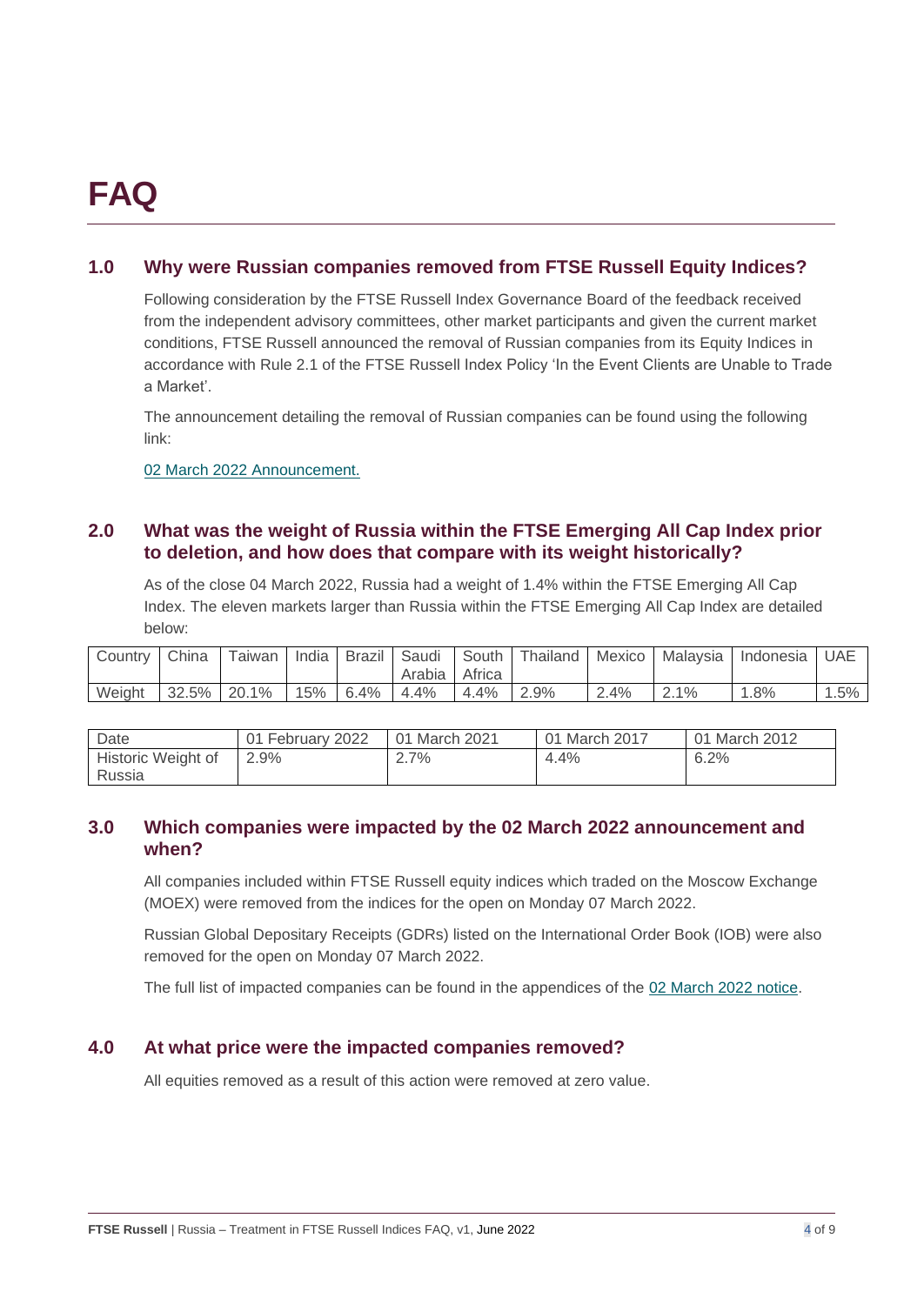#### **5.0 Will FTSE Russell remove constituents which do not have a nationality assignment of Russia, but do have links to Russia (e.g. economic exposure or major shareholders) assuming that they are not sanctioned?**

No. Any company which is determined to be non-Russian according to the [FTSE Russell](https://research.ftserussell.com/products/downloads/Determining_Nationality.pdf)  [Determining Nationality rules](https://research.ftserussell.com/products/downloads/Determining_Nationality.pdf) and is not otherwise sanctioned will remain eligible for the FTSE Russell equity indices.

#### **6.0 Why are FTSE Russell deleting, UK assigned, Evraz, Plc., Polymetal International Plc., Petropavlovsk Plc., and Raven Property Group Plc., from all FTSE Russell indices, if only constituents with a nationality assignment of Russia, or are subject to sanctions, are within scope?**

Please refer to the [informative notice dated 11 March 2022](https://research.ftserussell.com/products/index-notices/home/getnotice/?id=2603670) for treatment of these companies. These companies were not deleted directly due to links to Russia; rather, they were deleted because their ongoing inclusion could not be replicated due to international brokerage firms no longer accepting trades for these names. Consequently, FTSE Russell invoked its Statement of Principles, and communicated their deletion accordingly.

#### **7.0 When might Russian equities be eligible to re-join FTSE Russell indices?**

Following the deletion of Russia from all FTSE Russell Equity Indices, Russia will be classified as an 'Unclassified' market within the FTSE Equity Country Classification scheme. Once regular trading resumes on MOEX and all restrictions on non-resident investors have been lifted, the market will not be re-included in the standard FTSE Russell global indices automatically, but rather the status of the market will be re-evaluated as part of the FTSE Equity Country Classification process. This process will follow the standard FTSE Equity Country Classification procedure and timetable for a new market, and the country may be required to spend a period of time on the relevant Watchlist before its status is confirmed. The minimum period for a country to be included on the Watchlist is six months, if all eligibility criteria are met.

#### **8.0 Will FTSE Russell continue to track the performance of Russian equities following deletion from FTSE Russell indices?**

To assist existing investors in benchmarking their performance, the FTSE Russia Unclassified Index, a standalone country index using local exchange prices, was made available to clients from Monday 07 March 2022.

#### **9.0 Does the FTSE Russia Unclassified Index reflect the imposition of USA, UK and the European Union (EU) sanctions?**

Index constituents of the FTSE Russell Unclassified Index that are prohibited from being held due to the imposition of sanctions by the USA, UK and/or EU have been deleted from the index. Further details on the treatment of sanctions within the FTSE Russia Unclassified Index are detailed in section 2.3 of the [FTSE Russell Treatment of Sanctioned Index Constituents](https://research.ftserussell.com/products/downloads/FTSE_Russell_Treatment_of_Sanctioned_Index_Constituents.pdf) guide.

Furthermore, effective from 07 June 2022, OFAC announced that U.S. persons are prohibited from purchasing both new and existing debt and equity securities issued by any entity in the Russian Federation, including those entities that are not currently subject to sanctions. This prohibition does not prohibit U.S. persons from selling, divesting or continuing to hold existing debt and equity securities issued by an entity in the Russian Federation to non-U.S. persons.

FTSE Russell notification detailing index treatment: [notification](https://research.ftserussell.com/products/index-notices/home/getnotice/?id=2604621)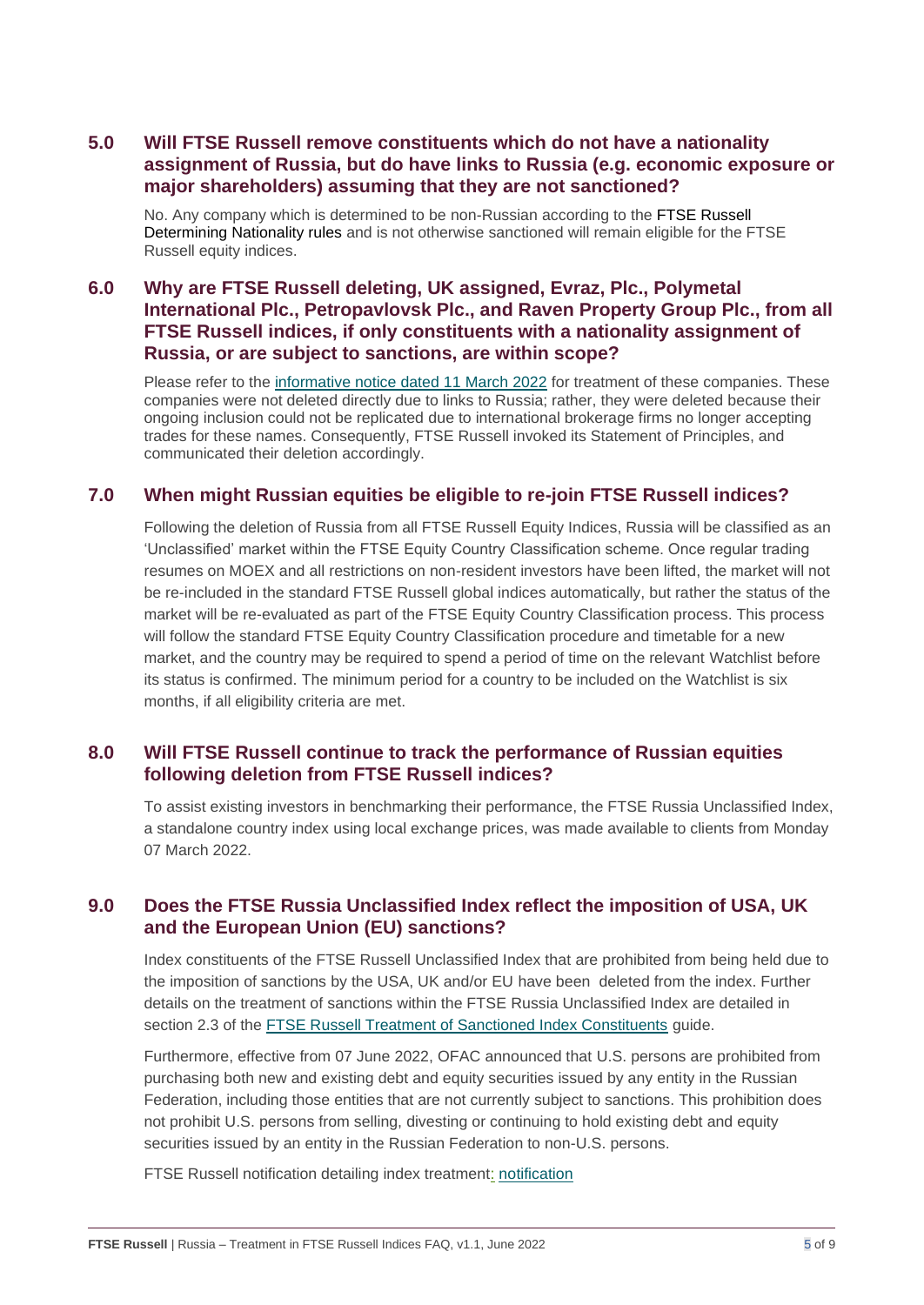#### **10.0 Why did FTSE Russell remove Russian Government Bonds and Bonds Issued by Russian Entities from its Fixed Income Indices?**

FTSE Russell announced that all ruble and non-ruble denominated Russian government bonds, and hard currency bonds issued by Russian entities would be removed from the FTSE fixed income indices effected as of March 2022 month-end (April 2022 profiles).

FTSE Russell's Index Governance Board deemed the imposition of the sanctions by the United States, the European Union and the United Kingdom, along with the sudden imposition of capital controls by the Russian government, to constitute a market disruption event.

In making this determination, FTSE Russell acted in accordance with its published [FTSE Fixed](https://research.ftserussell.com/products/downloads/Statement_of_Principles_Fixed_Income_Indexes.pdf)  [Income Index Statement of Principles](https://research.ftserussell.com/products/downloads/Statement_of_Principles_Fixed_Income_Indexes.pdf) and the [FTSE Fixed Income Country Classification](https://research.ftserussell.com/products/downloads/ftse_fixed_income_country_classification_process.pdf)  [Framework.](https://research.ftserussell.com/products/downloads/ftse_fixed_income_country_classification_process.pdf) The FTSE Fixed Income Country Classification Framework allows for the following:

*"In the case of a market disruption event (i.e., the sudden imposition of prohibitive capital controls), FTSE Russell will reference its Statement of Principles to determine whether an off-cycle review of Market Accessibility Levels should be triggered."*

The announcement detailing the removal of Russian bonds from the FTSE fixed income indices can be found using the following link:

[04 March 2022 Announcement](https://research.ftserussell.com/products/index-notices/home/getnotice/?id=2603615)

#### **11.0 Which bonds were impacted by the 04 March 2022 announcement and when?**

A list of the ruble and non-ruble denominated Russian government bonds is contained in the 04 March 2022 announcement.

FTSE Russell will publish a follow-up announcement that contains details of the hard currency bonds issued by Russian issuers that be excluded from all FTSE fixed income indices after a thorough due diligence of the impacted securities and with sufficient notice in advance of March 2022 month-end rebalances. The list of impacted bonds is expected to broadly align with those bonds assigned a Country of Russia based on the FTSE fixed income index methodology.

#### **12.0 At what price were the impacted bonds removed?**

The price and accrued interest for all ruble-denominated government bonds, hard currency domestic ("RU" ISINs) government bonds and explicitly sanctioned Russian entities were set to zero, effective as of 07 March 2022.

FTSE Russell continues to reflect updated prices for hard currency bonds issued by Russian entities through March 2022 month-end rebalances to the extent that it is feasible.

#### **13.0 Why is FTSE Russell removing bonds issued by non-government Russian entities from the indices?**

Securities issued by non-government Russian entities are excluded on the basis of the capital controls that have been imposed by the Russian government that prevent repatriation of currency out of Russia. This is also the rationale for the exclusion of Russian government bonds.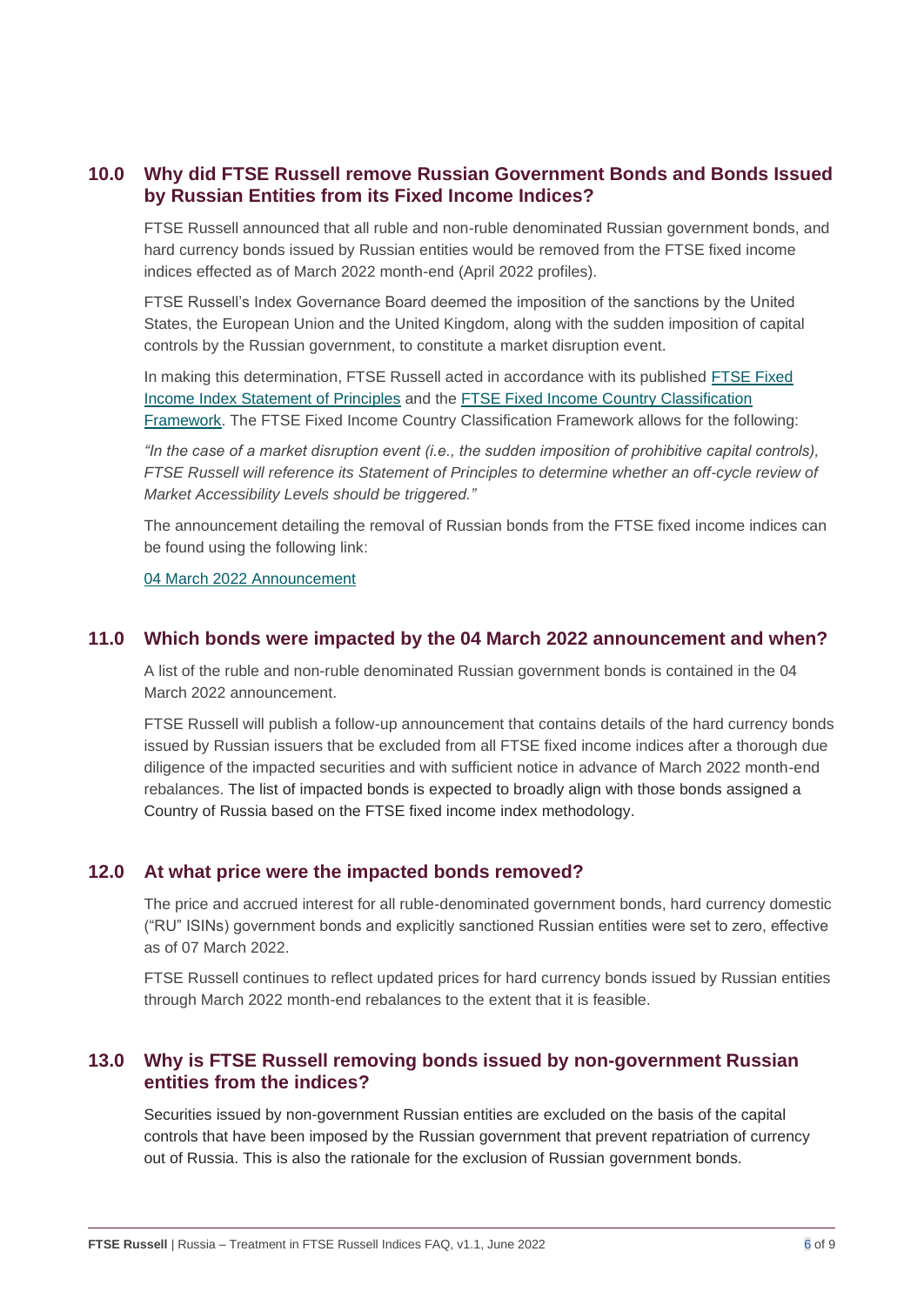#### **14.0 What is the exposure in FTSE Fixed Income Indices to Russian bonds?**

Total exposure for securities issued by Russian entities amounts to 79 unique ISINS totalling USD 59,720.7 million par amount outstanding, total exposure, including Russian government bonds, amounts to 119 unique ISINS totalling 181,790.1 million par amount outstanding across FTSE Fixed income indices.

|                 |                                        |                                         |                                             | Details of Impacted Securities Issued by Russian Entities in FTSE Fixed Income Indices |                        |                           |
|-----------------|----------------------------------------|-----------------------------------------|---------------------------------------------|----------------------------------------------------------------------------------------|------------------------|---------------------------|
| <b>Index</b>    | <b>Count of</b><br>Government<br>bonds | MV (%) of<br><b>Government</b><br>bonds | <b>Count of Non-</b><br>qovernment<br>bonds | MV (%) of Non-<br>qovernment<br>bonds                                                  | Total<br>bond<br>count | <b>Total</b><br>MV<br>(%) |
| <b>EMGBI</b>    | 26                                     | 1.90                                    | 0                                           | 0.00                                                                                   | 26                     | 1.90                      |
| WorldBIG        | 14                                     | 0.03                                    | 15                                          | 0.01                                                                                   | 29                     | 0.04                      |
| <b>EMUSDBBI</b> | 10                                     | 0.54                                    | 63                                          | 1.30                                                                                   | 73                     | 1.84                      |
| <b>USBIG</b>    | 10                                     | 0.044                                   | 2                                           | 0.003                                                                                  | 12                     | 0.047                     |
| <b>EUROBIG</b>  | 4                                      | 0.02                                    | 10                                          | 0.03                                                                                   | 14                     | 0.05                      |
| WorldHYM        | 0                                      | 0.00                                    | 4                                           | 0.06                                                                                   | 4                      | 0.06                      |

\* Source: FTSE Russell. Data as of 28 **February 2022.**

#### **15.0 What is the exposure in FTSE Fixed Income Indices to Ukraine and Belarus government bonds?**

FTSE Russell continues to monitor the evolving market conditions for Ukraine and Belarus government bonds. As of 14 March 2022, they remain index eligible.

#### **Ukraine**:

As of 28 February 2022, 51 UAH-denominated Ukrainian government bonds with UAH 371.3 (USD 12.4) billion in par amount outstanding are eligible for the FTSE Frontier Emerging Markets Government Bond Index (FRNTEMGBI), comprising 3.31% of the index, on a market value weighted basis.

As of 28 February 2022, 10 USD-denominated Ukrainian government bonds with USD 16.3 billion in par amount outstanding are eligible for the FTSE USD Emerging Markets Broad Bond Index (EMUSDBBI), comprising 0.30% of the index, on a market value weighted basis. These securities are also included in other FTSE fixed income indices that derive their membership from the EMUSDBBI, such as the FTSE EM USD Government Bond Index (EMUSDGBI).

#### **Belarus:**

As of 28 February 2022, 5 USD-denominated Belarus government bonds with USD 3.3 billion in par amount outstanding are eligible for the FTSE USD Emerging Markets Broad Bond Index (EMUSDBBI), comprising 0.04% of the index, on a market value weighted basis. These securities are also included in other FTSE fixed income indices that derive their membership from the EMUSDBBI, such as the FTSE EM USD Government Bond Index (EMUSDGBI).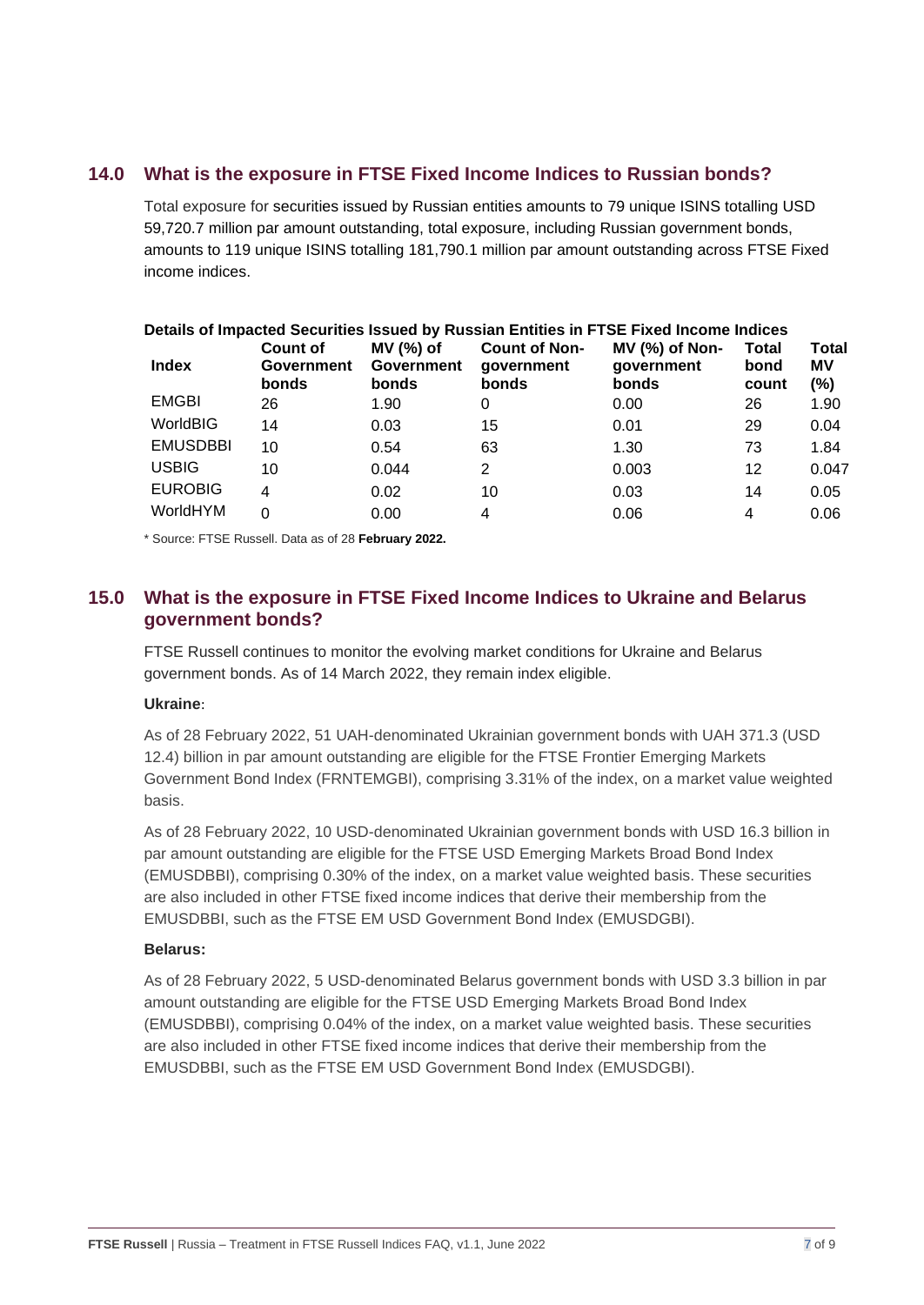#### **16.0 When might Russian bonds be eligible to re-join FTSE Russell indices?**

FTSE Russell assessed the market against its published [Fixed Income Country Classification](https://research.ftserussell.com/products/downloads/FTSE_Fixed_Income_Country_Classification_Process.pdf) criteria and announced on 04 March 2022 that the Market Accessibility Level for local currency, fixed-rate Russian government bonds will change from "1" to "Unassigned", effective immediately.

This same framework will be used to assess the market accessibility of Russia/Russian bonds to evaluate whether it meets the minimum criteria for re-entry in the future. FTSE Russell will continue to monitor the situation and assess updates as they become available.

#### **17.0 What is the treatment of Russian securities in the FTSE Russell Sustainable Investment Indices?**

Securities in the FTSE Russell Sustainable Investment equity and fixed income Indices will follow the treatment of FTSE Russell equity and fixed income indices as detailed in the published notices.